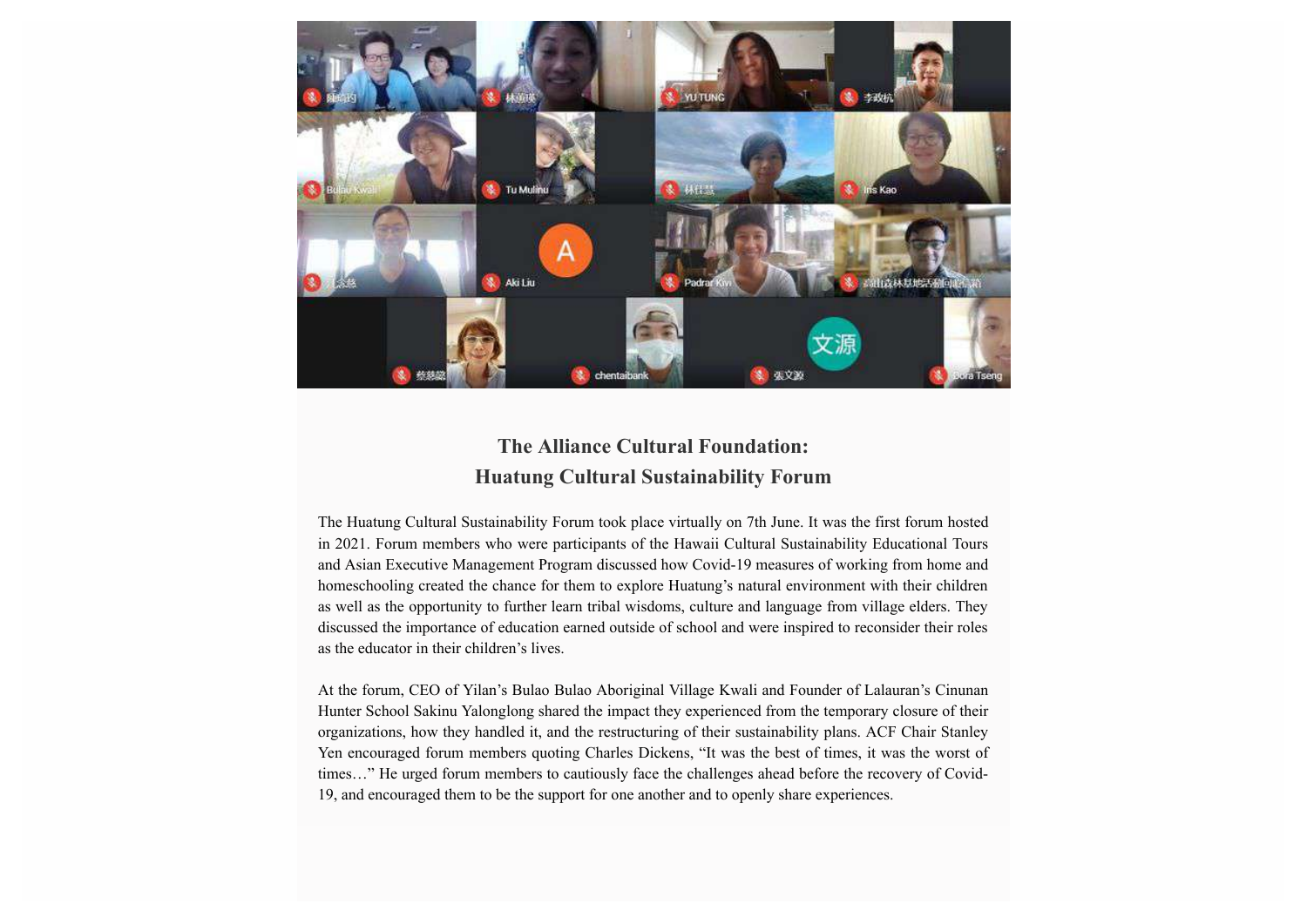

## **Junyi School of Innovation: Chao-Ming Chen's Masterclass**

Junyi School of Innovation invites guest speakers to conduct its biweekly masterclass. Part of its high school's multiple elective courses, 8th May, they invited Chao-Ming Chen. Chen, who is a professional volleyball player, volleyball coach, Ming's Volley Club founder, an engineer, and YouTuber shared his journey from being a sports professional to becoming a slashie. He encouraged students to find their passion, to be persistent in their pursuit and to also nurture more than one interest. Chen believes that in developing more than one interest, it will create greater opportunity for students to sustain their lives doing what they are passionate about and interested in. Chen's success as a slashie stems from having this mindset. He hopes to inspire students to think in addition to what they are currently passionate about, what other interests and talents they have that they can develop to have more options for their future.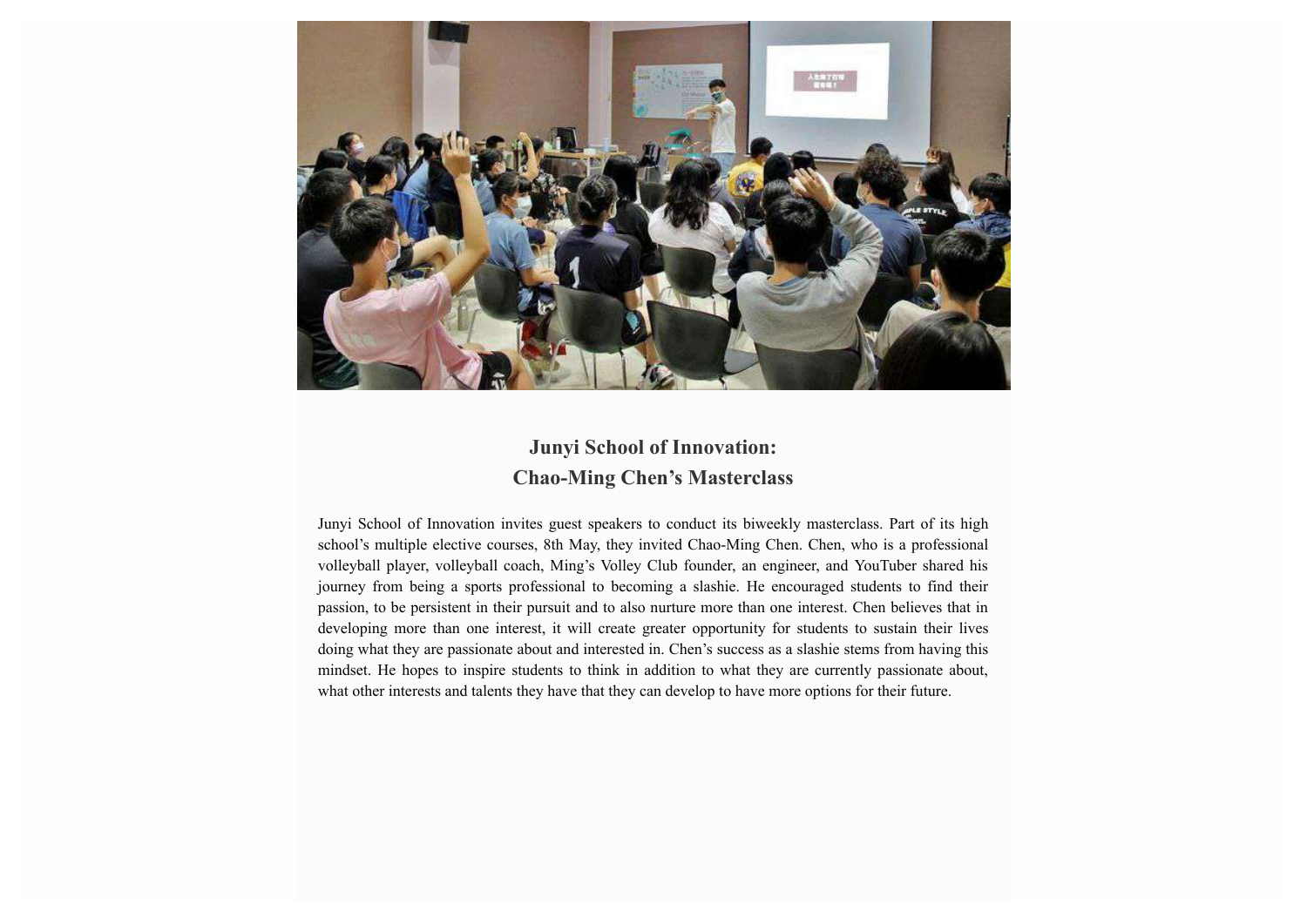

## **Junyi School of Innovation: Online Graduation Ceremony**

Due to the rising numbers of Covid-19 cases in Taiwan, schools temporarily closed island-wide. 11th June, Junyi School of Innovation held its first-ever online graduation ceremony. The virtual ceremony began with blessings from Chair Stanley Yen, Principal Hsiu-Yun Huang and teachers. Creative superlative awards brought humour to the graduation. Slideshows and videos played back memories of the graduates, and the event closed with blessings from students and graduates' appreciation as well as a group photo.

A graduation is a new beginning, Junyi hopes that when students step out into the world, they will be able to contribute positively to the society.